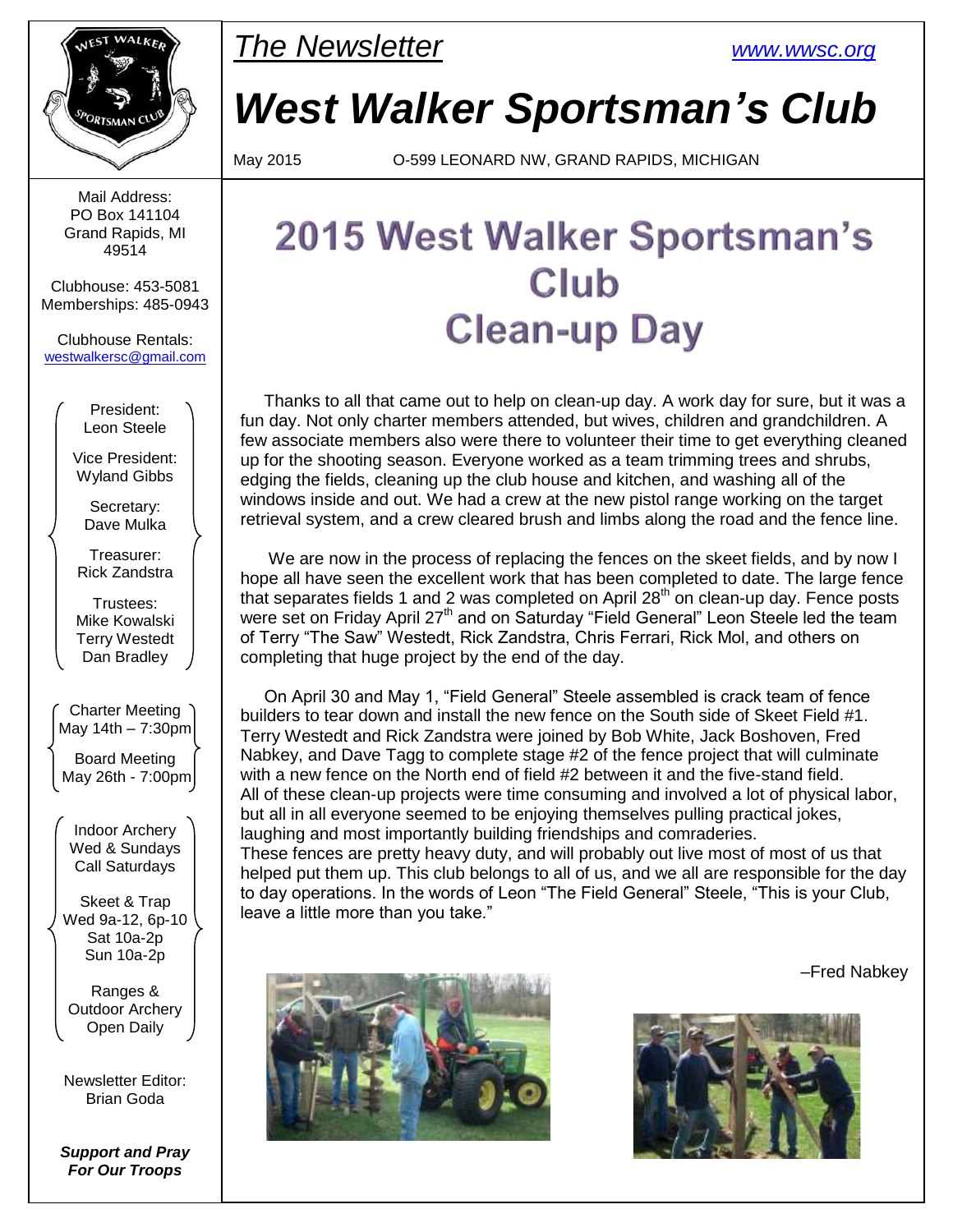









Bearup, Robert, Aged 67, of Grand Rapids passed away on April 24, 2015. He was preceded in death by his father, Carrol Owen Bearup. Bob is survived by his wife of 44 years, Arlene; children, James (Kristen) Bearup and Rich Bearup; grand-daughter, Eva; and mother, Phyllis Tyler. Also surviving are his 2 brothers; 4 sisters; 2 brothers-in-law; 1 sister-inlaw; and many nieces and nephews. Bob was an avid outdoorsman and a "Jack of All Trades".

Mark Allen Boonstra, age 51, went to be with his Lord and Savior on Monday, April 27, 2015. He was preceded in death by his father Gerrit Boonstra and father-in-law Bud VanBall. He will be remembered by his wife Carol Boonstra; son Nathan Boonstra; mother Norma Boonstra, brothers Garry (Natalie) Boonstra, Daryl (Cathy) Boonstra; mother-in-law Beverly VanBall; sister-in-law Debbie (Glen) Davis; many nieces and nephews.

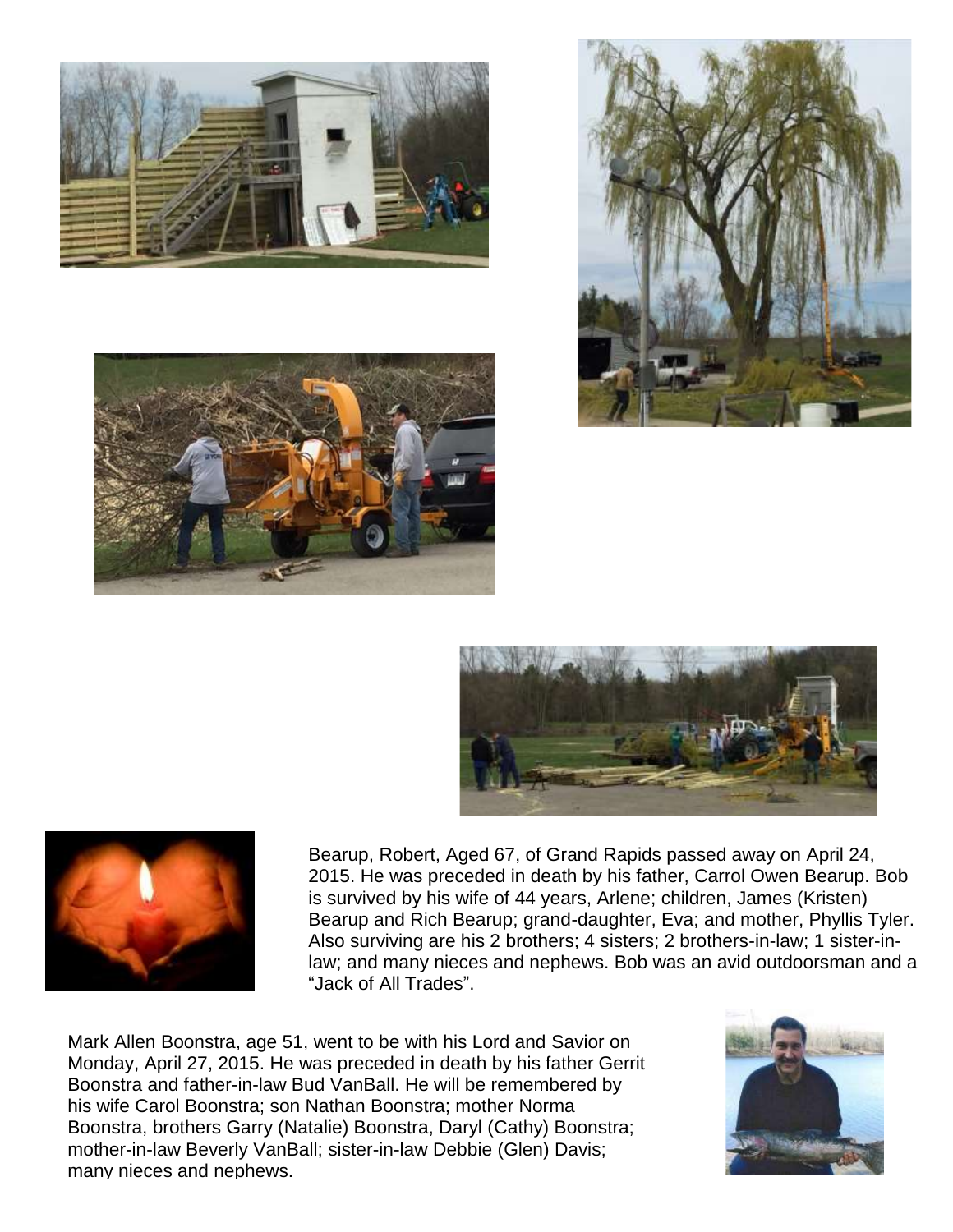#### **Gun Safes**

Walk – In Vault Doors Fort Knox – American Security – Graffunder

## **HOOGERHYDE SAFE**

1033 Leonard St NW, Grand Rapids, MI 49504 **Phone: (616) 458-6365** Fax: (616) 485-2554

### **SK FULL DRAW 3-D ARCHERY RANGE**

10751 12<sup>th</sup> Ave., Grand Rapids, MI 49534 Phone: **(616) 791-7970**

Open 7 Days **Stan Kurek** Dawn to Dusk WWSC Member

| 2015 Big Gun Raffle<br><b>Jan 27</b><br>Rod Cotts #92<br>Glock G21Gen 4 or G30S in .45 cal<br>Feb 24<br>Mark Crauss #242<br>Savage B-mag 17WSM<br>Ruger LC9 Model 3200 9mm<br><b>Mar 31</b><br>John Hawkins #102<br>Ruger 10/22 Distributor Exclusive<br>Kelvin Sikkema #266<br>Apr 28<br><b>S&amp;W M&amp;P Shield, 9mm</b><br>May 26<br>Marlin 60 (.22lr) AND Savage Rascal (.22lr)<br><b>Jun 30</b><br>S&W Model 642 .38cal<br><b>Jul 28</b><br>Ruger American Centerfire std or youth cal.<br><b>Aug 25</b><br>Glock 42 .380 Cal Semi-auto<br>Sep 29<br>Savage 11/111 Trophy Hunter XP w/Nikon scope<br><b>Oct 27</b><br>Springfield XD 3", .40Cal w/night sights<br><b>Nov 24</b> |               |                                        |  |  |  |  |
|----------------------------------------------------------------------------------------------------------------------------------------------------------------------------------------------------------------------------------------------------------------------------------------------------------------------------------------------------------------------------------------------------------------------------------------------------------------------------------------------------------------------------------------------------------------------------------------------------------------------------------------------------------------------------------------|---------------|----------------------------------------|--|--|--|--|
|                                                                                                                                                                                                                                                                                                                                                                                                                                                                                                                                                                                                                                                                                        |               |                                        |  |  |  |  |
|                                                                                                                                                                                                                                                                                                                                                                                                                                                                                                                                                                                                                                                                                        |               |                                        |  |  |  |  |
|                                                                                                                                                                                                                                                                                                                                                                                                                                                                                                                                                                                                                                                                                        |               |                                        |  |  |  |  |
|                                                                                                                                                                                                                                                                                                                                                                                                                                                                                                                                                                                                                                                                                        |               |                                        |  |  |  |  |
|                                                                                                                                                                                                                                                                                                                                                                                                                                                                                                                                                                                                                                                                                        |               |                                        |  |  |  |  |
|                                                                                                                                                                                                                                                                                                                                                                                                                                                                                                                                                                                                                                                                                        |               |                                        |  |  |  |  |
|                                                                                                                                                                                                                                                                                                                                                                                                                                                                                                                                                                                                                                                                                        |               |                                        |  |  |  |  |
|                                                                                                                                                                                                                                                                                                                                                                                                                                                                                                                                                                                                                                                                                        |               |                                        |  |  |  |  |
|                                                                                                                                                                                                                                                                                                                                                                                                                                                                                                                                                                                                                                                                                        |               |                                        |  |  |  |  |
|                                                                                                                                                                                                                                                                                                                                                                                                                                                                                                                                                                                                                                                                                        |               |                                        |  |  |  |  |
|                                                                                                                                                                                                                                                                                                                                                                                                                                                                                                                                                                                                                                                                                        |               |                                        |  |  |  |  |
|                                                                                                                                                                                                                                                                                                                                                                                                                                                                                                                                                                                                                                                                                        |               |                                        |  |  |  |  |
|                                                                                                                                                                                                                                                                                                                                                                                                                                                                                                                                                                                                                                                                                        | <b>Dec 29</b> | Beretta A300 Outlander Camo Max4 12ga. |  |  |  |  |

Recent

ATA

Scores

#### **May Range Hours**

**May 1 – 15**

Mon – Sat: 9:00am – 8:30pm Sundays: 10:00am – 8:30pm



Mon – Sat: 9:00am – 9:00pm Sundays: 10:00am – 9:00pm Link for range hours: [http://www.wwsc.org/range](http://www.wwsc.org/range-hours.shtml)[hours.shtml](http://www.wwsc.org/range-hours.shtml) Link for range rules: http://www.wwsc.org/img/ranges/Ra

ngeRules.pdf

| April 1st, 2015 |    |  |  |  |  |  |
|-----------------|----|--|--|--|--|--|
| <b>Singles</b>  |    |  |  |  |  |  |
| Brian Goda      | 46 |  |  |  |  |  |
| <b>Handicap</b> |    |  |  |  |  |  |
| Brian Meyers    | 44 |  |  |  |  |  |
| <b>Doubles</b>  |    |  |  |  |  |  |
| Charles Miller  | 37 |  |  |  |  |  |

May 6th, 2015 **Singles** Michael Adrianse 49 **Handicap** Michael Adrianse 49 **Doubles** John Schroeder 39



Next ATA event: June 23<sup>rd</sup>

Next NSSA event: July 15th

# Range Monitors Wanted

West Walker Sportsman Club is looking for range monitors to check memberships on the rifle & pistol ranges in four to six hour shifts. If you are retired or have free time during the daylight hours and share an interest in promoting a safe shooting environment, please contact Don Mize at 616-334-3246.

These are voluntary positions. Qualified monitors will receive free annual membership renewal.